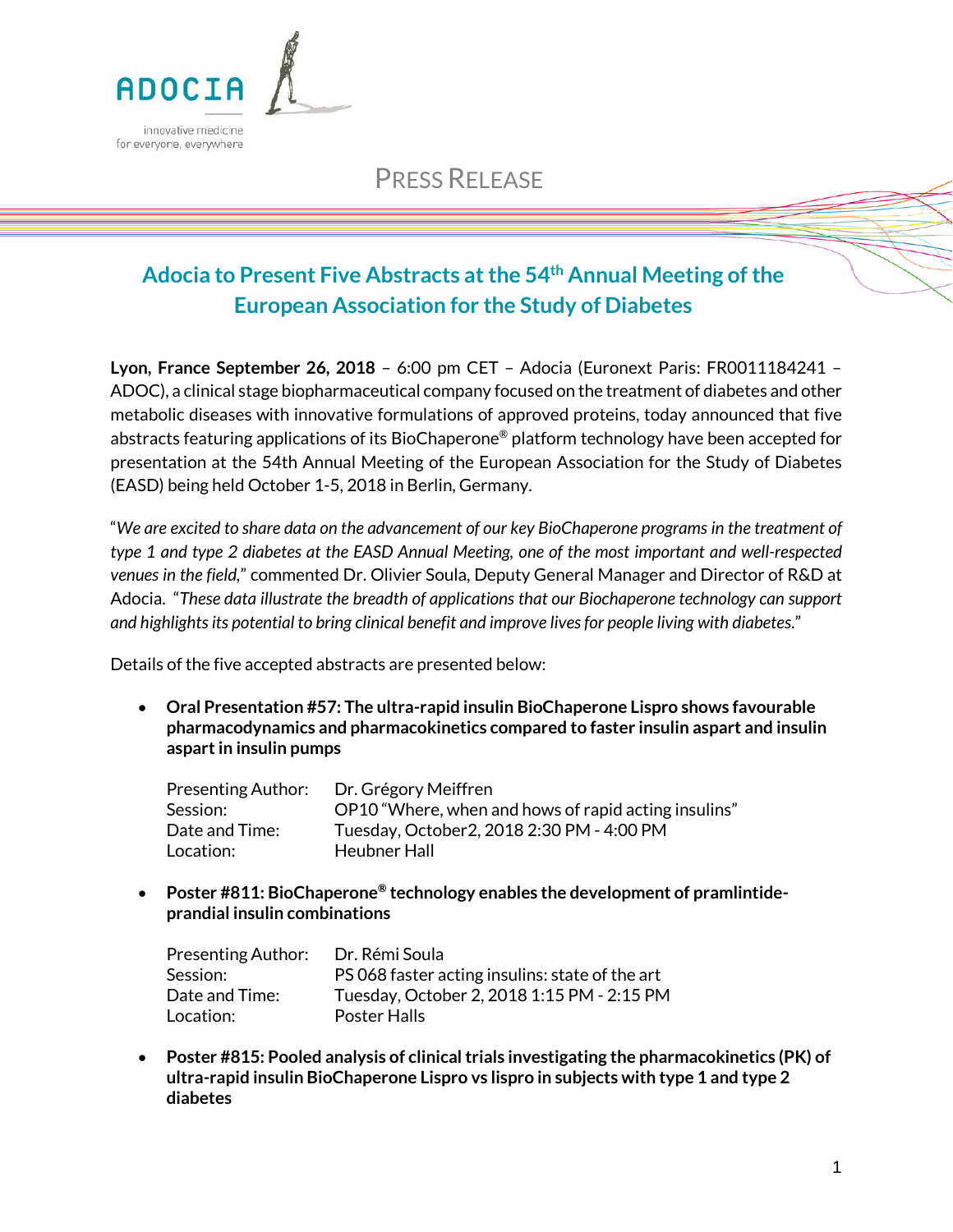| <b>Presenting Author:</b> | Dr. Tim Heise                                   |
|---------------------------|-------------------------------------------------|
| Session:                  | PS 068 faster acting insulins: state of the art |
| Date and Time:            | Tuesday, October 2, 2018 1:15 PM - 2:15 PM      |
| Location:                 | Poster Halls                                    |

• **Poster #816***:* **BioChaperone 222, the new excipient enabling the ultra-rapid BioChaperone Lispro formulation, is completely absorbed and rapidly excreted after subcutaneous injection**

| <b>Presenting Author:</b> | Dr. Olivier Soula                               |
|---------------------------|-------------------------------------------------|
| Session:                  | PS 068 faster acting insulins: state of the art |
| Date and Time:            | Tuesday, October 2, 2018 1:15 PM - 2:15 PM      |
| Location:                 | Poster Halls                                    |

• **Poster #818: Better postprandial glucose control with BioChaperone Combo than with lispro Mix25 or separate glargine and lispro (G+L) administrations in subjects with type 2 diabetes**

| <b>Presenting Author:</b> | Dr. Theresa Herbrand                            |
|---------------------------|-------------------------------------------------|
| Session:                  | PS 068 faster acting insulins: state of the art |
| Date and Time:            | Tuesday, October 2, 2018 1:15 PM - 2:15 PM      |
| Location:                 | Poster Halls                                    |

### **About the European Association for the Study of Diabetes (EASD) Annual Meeting**

The EASD Annual Meeting is one of the largest meetings dedicated to the latest developments and insights in diabetology. The meeting attracts key opinion leaders, company executives, scientists, physicians, researchers, nurses and students interested in diabetes and related subjects. The goal of the EASD Annual Meeting is to encourage excellence in diabetes care through advances in research and education.

#### **About ADOCIA**

Adocia is a clinical-stage biotechnology company that specializes in the development of innovative formulations of already-approved therapeutic proteins and peptides for the treatment of diabetes and other metabolic diseases. In the diabetes field, Adocia's portfolio of injectable treatments is among the largest and most differentiated of the industry, featuring six clinical-stage products. Additionally, Adocia recently expanded its portfolio to include the development of treatments of obesity and short bowel syndrome.

The proprietary BioChaperone® technological platform is designed to enhance the effectiveness and/or safety of therapeutic proteins while making them easier for patients to use. Adocia customizes BioChaperone to each protein for a given application. Adocia's clinical pipeline includes five novel insulin formulations for the treatment of diabetes: two ultra-rapid formulations of insulin analog lispro (BioChaperone® Lispro U100 and U200), a combination of basal insulin glargine and rapid-acting insulin lispro (BioChaperone® Combo), a rapidacting formulation of human insulin (HinsBet® U100), and a prandial combination of human insulin with amylin analog pramlintide (BioChaperone® Pramlintide Insulin). It also includes an aqueous formulation of human glucagon (BioChaperone® Glucagon) for the treatment of hypoglycemia. Adocia preclinical pipeline includes combinations of insulin glargine with GLP-1 receptor agonists (BioChaperone® Glargine GLP-1) for the treatment of diabetes, a ready-to-use combination of glucagon and a GLP-1 receptor agonist BioChaperone<sup>®</sup>